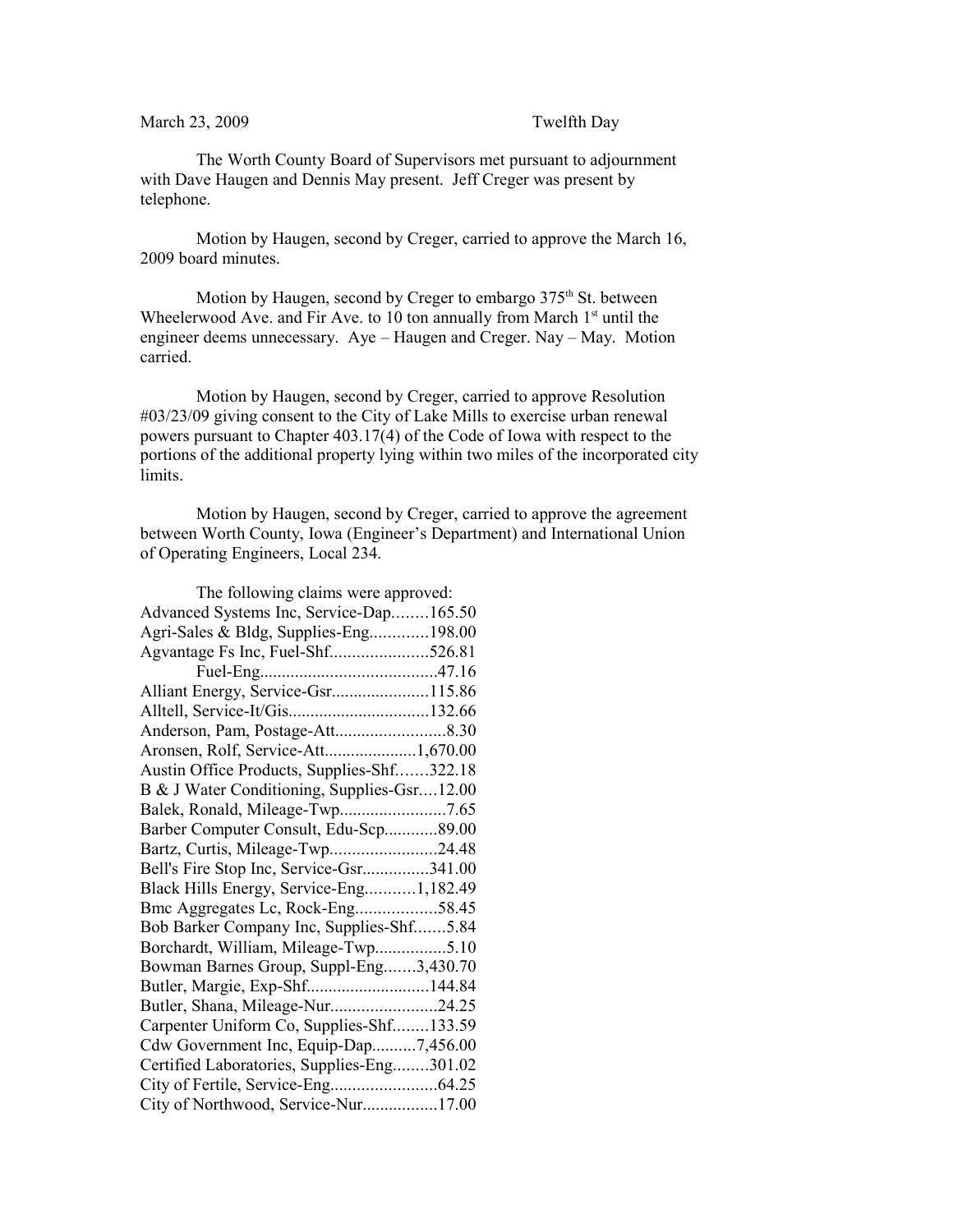| Clark, Kay, Exp-Aud105.28                   |  |
|---------------------------------------------|--|
| Collegiate USA, Equip-Ema3,354.08           |  |
| Conner Colonial Chapel, Serv-Soc1,700.00    |  |
| Cookies Etc, Mentor Exp-Nur100.00           |  |
| Cost Advisory Services, Service-Ndp2,875.00 |  |
| Crescent Moon, Service-Sdp200.00            |  |
| D & L Equipment, Parts-Eng170.06            |  |
| Dave Syverson Ford Truck, Prts-Eng4,346.61  |  |
| Dick's Place, Service-Shf240.00             |  |
|                                             |  |
| Dive Rescue International, Edu-Ema55.00     |  |
| Dorsey, Kelli, Mileage-Nur30.50             |  |
|                                             |  |
| Fairprint Graphic Solutions, Suppl-Shf80.00 |  |
| Fallgatter's Market, Supplies-Nur142.14     |  |
|                                             |  |
| Fastenal, Supplies-Eng39.27                 |  |
| Francis Lauer Youth Serv, Service-Juv93.30  |  |
| General Injectables & Va, Suppl-Nur305.29   |  |
|                                             |  |
| Greve Law Office, Rent-Att300.00            |  |
| H & H Food Service, Supplies-Shf94.05       |  |
| Hackbart, Philip E., Mileage-Twp4.16        |  |
| Hancock County Auditor, Mileage-Aud101.82   |  |
| Hanson, Jeanette, Mileage-Hha59.00          |  |
| Harland Technology Servi, Serv-Dap1,073.00  |  |
|                                             |  |
|                                             |  |
|                                             |  |
|                                             |  |
| Hope Haven, Service-Mha1,456.00             |  |
| Huebner, Cheryl, Mileage-Nur10.55           |  |
| Huftalin, Raymond, Exp-Ema29.74             |  |
|                                             |  |
| 135/105 Welcome Center, H/M -Ndp3,678.07    |  |
|                                             |  |
| Iowa Dept of Human Ser, Ser-Mha30,123.03    |  |
|                                             |  |
|                                             |  |
| Iowa Prison Industries, Supplies-Shf307.34  |  |
| Iowa Secretary of State, Supplies-Aud9.00   |  |
| Iowa State Sheriff's & D, Edu-Shf315.00     |  |
| J & J Machining Welding, Suppl-Eng283.95    |  |
| Johnson, Hal, Rent-Nur940.00                |  |
| Johnson, Teresa, Mileage-Nur54.50           |  |
| Kenison, Elizabeth, Exp-Rec213.45           |  |
| Konica Minolta Business, Service-Nur32.31   |  |
| Kuennen, Joseph, Service-Gsr40.00           |  |
|                                             |  |
| Langenbau, Jay, Exp-Shf142.80               |  |
|                                             |  |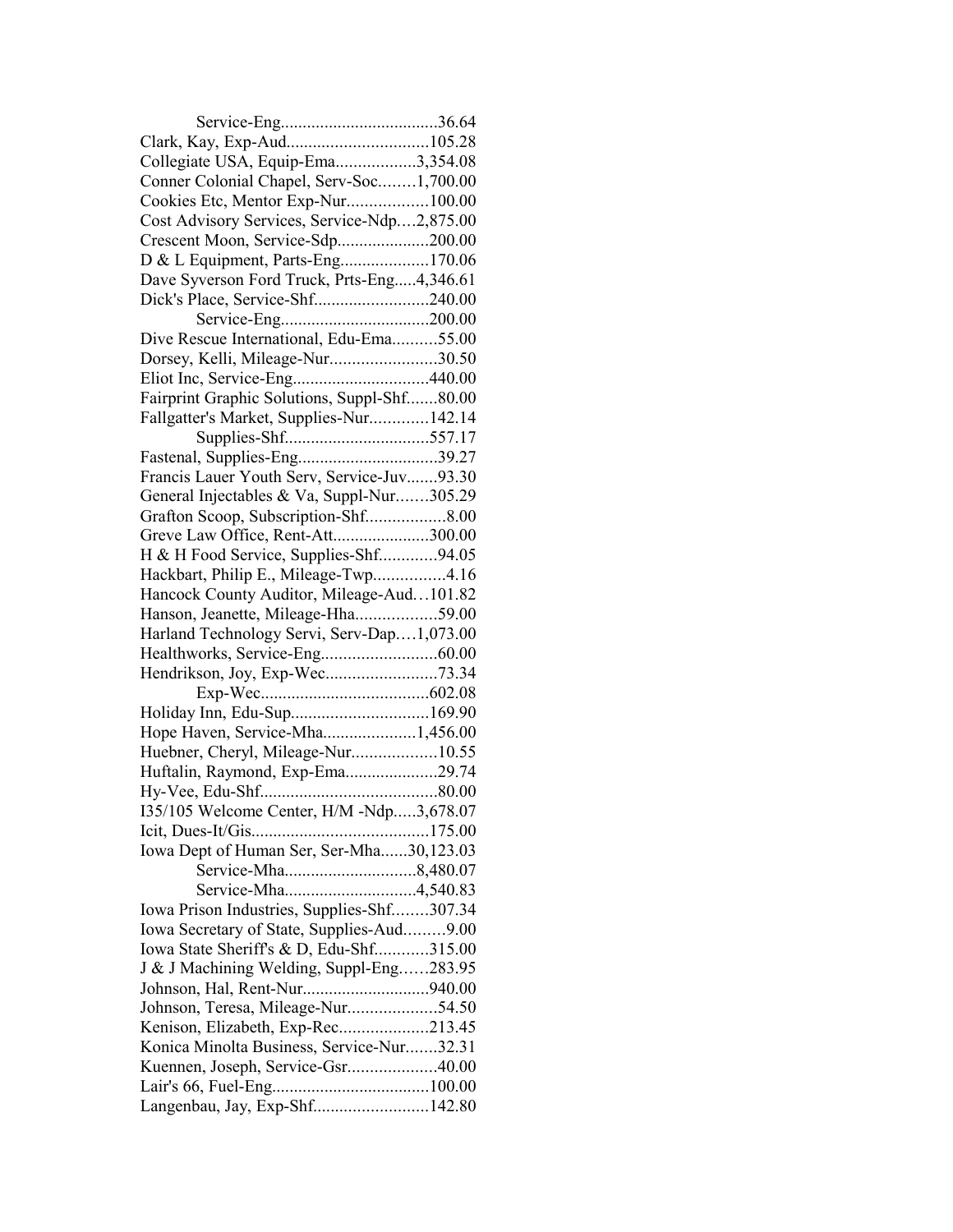| Lawson Products Inc, Supplies-Eng390.93     |  |
|---------------------------------------------|--|
| Levad, Charles, Service-Mha288.00           |  |
| Lexis-Nexis, Service-Att128.00              |  |
| Liberty Square, Service-Mha1,788.08         |  |
| Liberty Time Recycling, Service-Sdp496.64   |  |
|                                             |  |
| Line-X of Mason City, Equip-San1,178.00     |  |
| Low's Standard, Fuel-Asr23.20               |  |
| Manly Junction Signal, Service-Nur365.50    |  |
|                                             |  |
|                                             |  |
|                                             |  |
|                                             |  |
|                                             |  |
| Marshall & Swift Inc, Supplies-Gsr14.93     |  |
|                                             |  |
|                                             |  |
|                                             |  |
| Mason City Business Syst, Service-Trs37.42  |  |
|                                             |  |
| Medline Industries Inc., Supplies-Nur105.40 |  |
| Mental Health Center, Service-Shf125.00     |  |
| Meyer, Dennis, Mileage-Twp7.65              |  |
|                                             |  |
| Mitchell Co Care Facility, Serv-Mha2,102.80 |  |
| Mitchell County Ema, Mileage-Ema405.45      |  |
| Murphy Tractor & Equip, Parts-Eng3,359.00   |  |
| Myli, Diane, Mileage-Nur13.80               |  |
| Napa Auto Parts, Parts-Eng81.33             |  |
|                                             |  |
| Nordic Lanes, Mentor Exp-Nur100.00          |  |
| North Country Equip, Equip-Cap2,395.00      |  |
| North Iowa Vocational, Service-Mha966.14    |  |
| Northwood Anchor, Service-Nur493.00         |  |
|                                             |  |
|                                             |  |
|                                             |  |
|                                             |  |
|                                             |  |
|                                             |  |
| Northwood Electric Inc, Service-Gsr89.92    |  |
|                                             |  |
| Northwood Lumber Co, Supplies-Gsr16.77      |  |
|                                             |  |
|                                             |  |
|                                             |  |
| Northwood True Value, Supplies-Nur7.99      |  |
| Northwood Welding Inc, Service-Eng395.31    |  |
| Nydegger, Joseph, Mileage-Twp20.40          |  |
| Oleson, Cory, Exp-Shf266.01                 |  |
| Ostrander, Chelsey, Exp-Shf48.45            |  |
|                                             |  |
| Parks, Kristie, Mileage-Nur44.50            |  |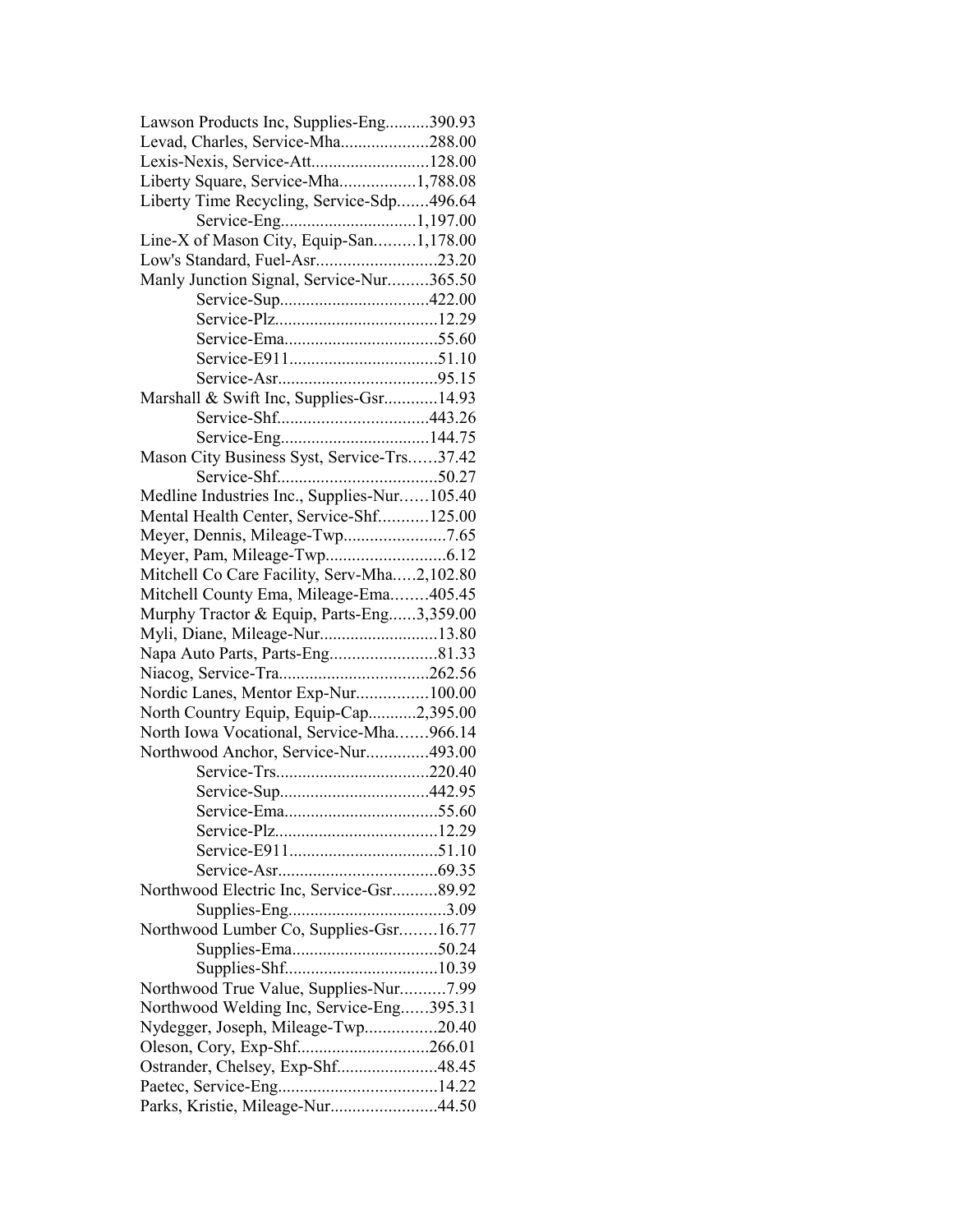| Pitney Bowes, Service-Dap552.00              |  |
|----------------------------------------------|--|
| Powerplan, Parts-Eng10,488.60                |  |
| Printing Services Inc, Supplies-It/Gis26.99  |  |
|                                              |  |
| Pritchard's of Northwood, Service-Nur264.32  |  |
| Vehicle-Shf24,898.64                         |  |
| Public Safety Center Inc, Supplies-Shf235.63 |  |
|                                              |  |
|                                              |  |
|                                              |  |
| Renaissance Savery Hotel, Edu-Trs93.00       |  |
| Rohne, Joel, Mileage-It/Gis154.02            |  |
| Schickel, Candila, Service-Chm30.00          |  |
| Schultz, Dale, Mileage-Twp4.16               |  |
| Scott Van Keppel Llc, Parts-Eng1,418.13      |  |
| Signatures Supper Club, Mentor -Nur200.00    |  |
|                                              |  |
| Soups Pizzeria, Mentor Exp-Nur200.00         |  |
| South Minnesota Lubes, Supplies-Eng551.05    |  |
| Staples Credit Plan, Supplies-Ema258.56      |  |
| Supplies-Nur118.60                           |  |
| Stayner, Marilyn, Exp-Shf100.00              |  |
| Terminal Supply Co., Supplies-Eng48.78       |  |
| Treasurer, State of Iowa, Edu-Shf945.00      |  |
| Tyler Technologies, Service-Dap216.75        |  |
| Us Identification Manual, Supplies-Shf82.50  |  |
| Vanguard Appraisals Inc, Serv-Asr18,979.00   |  |
| Ver Helst Snyder Drug, Supplies-Att17.96     |  |
|                                              |  |
|                                              |  |
|                                              |  |
|                                              |  |
|                                              |  |
| Village Green Apartments, Rent-Soc200.00     |  |
|                                              |  |
|                                              |  |
| Von Bokern Associates In, Fees-Shf1,000.00   |  |
| Waste Management, Service-Sdp1,665.80        |  |
|                                              |  |
| Winn-Worth Betco, H/M Tax/Ndp5,517.11        |  |
| Winnebago Co Auditor, Reim-Mha14,389.58      |  |
| Winnebago Coop Teleph, Serv-E9111,286.79     |  |
| Worth Co Historical Soc, H/M Ndp3,678.07     |  |
| Worth County Fair, Booth-Nur60.00            |  |
|                                              |  |
| Worth County P H, Mentor Exp-Nur450.00       |  |
|                                              |  |
| Worth County Public, Labor-Tra590.00         |  |
| Worth County Secondary, Fuel1,277.94         |  |
|                                              |  |
| Ziegler Inc, Service-Eng3,248.33             |  |